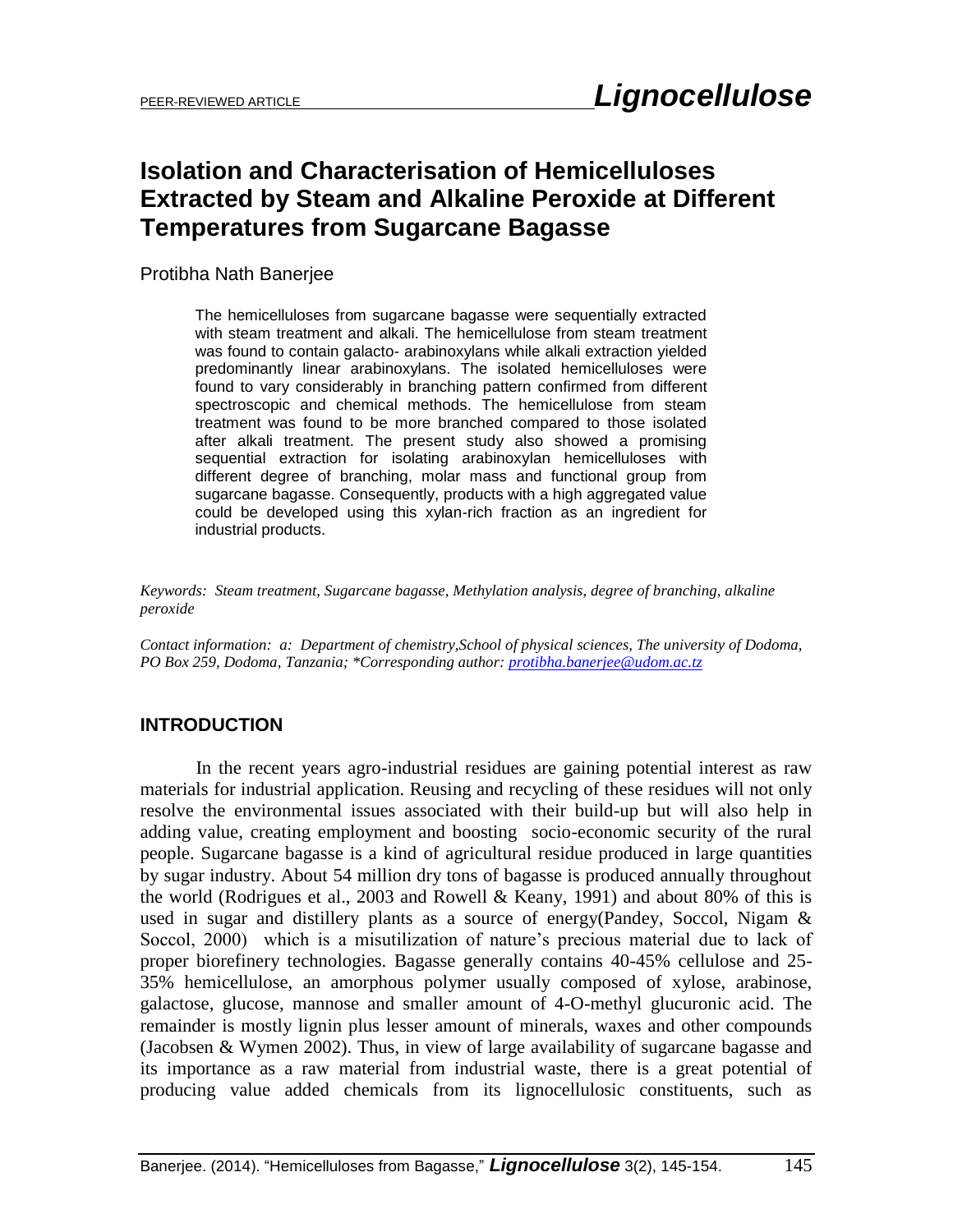hemicelluloses, in a biorefinery concept. To the best of our knowledge, only some earlier work on the characterization of hemicelluloses from sugarcane bagasse has been done. Xu et al. (2006) isolated the hemicelluloses from sugarcane bagasse after alkaline treatment followed by organic solvent extraction. Peng et al. (2010) reported the characterization of sugarcane bagasse hemicelluloses obtained by hot water extraction at one temperature only (i.e. 55°C), followed by alkaline extraction. Banerjee *etal* (2014) reported the characterisation of non-cellulosic heteropolysaccharide from sugarcane bagasse obtained by pressurised hot water at different temperatures followed by alkaline peroxide extraction. In the present study the hemicelluloses were first isolated by steam pretreatment at two temperatures followed by alkaline peroxide extraction and the hemicelluloses obtained were characterised by chemical and spectroscopic methods.

### **EXPERIMENTAL**

#### **Materials**

Sugarcane bagasse was washed with water, air dried and then dried at 65°C for 24 h. The oven dried bagasse was ground in a Wiley mill to particles passing a 20 mesh screen and extracted with ethanol and toluene  $(2:1 \text{ v/v})$  in accordance with Tappi Method T204 om-88. The sugarcane bagasse was found to contain cellulose (49%), hemicelluloses (23%), lignin (21%), extractives (3%), and ash (3%).

# **Methods**

#### *Isolation of hemicelluloses by steam treatment*

Extractive free sugarcane bagasse (10 g) was subjected to steam at 200°C and 210°C for 10 min. The extracts were cooled, filtered and concentrated to one-third of its volume at 40°C under reduced pressure. The solubilized hemicelluloses (were isolated by precipitation of the concentrated filtrates with 3 vol of 95% EtOH, washed first with acetone and then with MTBE. The precipitated hemicelluloses were dried under vacuum at 40 $^{\circ}$ C for 12 hours and are designated as H<sub>1</sub> and H<sub>2</sub>.

### *Isolation of alkaline peroxide soluble hemicellulosic fragments*

Each of the foregoing steam treated residues were post treated with 3% alkaline peroxide and magnesium sulphate (0.25%) with the pH adjusted to 11.6 with NaOH at 40°C for 12 hours. All the extracts were filtered off and washed with water. The combined supernatant fluids were neutralized to pH 6.0 with dropwise addition of 6M HCl over an ice bath. All the extracts were concentrated to one-third of its volume at 40°C under reduced pressure and precipitated with 3 vol of 95% EtOH. The precipitates were washed first with acetone and then with MTBE. The precipitated hemicelluloses were dried under vacuum at 40°C for 12 hours. These hemicelluloses are designated as  $H_3$  and  $H_4$ .

The procedure used to isolate steam treated and alkaline peroxide soluble hemicelluloses are illustrated in Figure 1.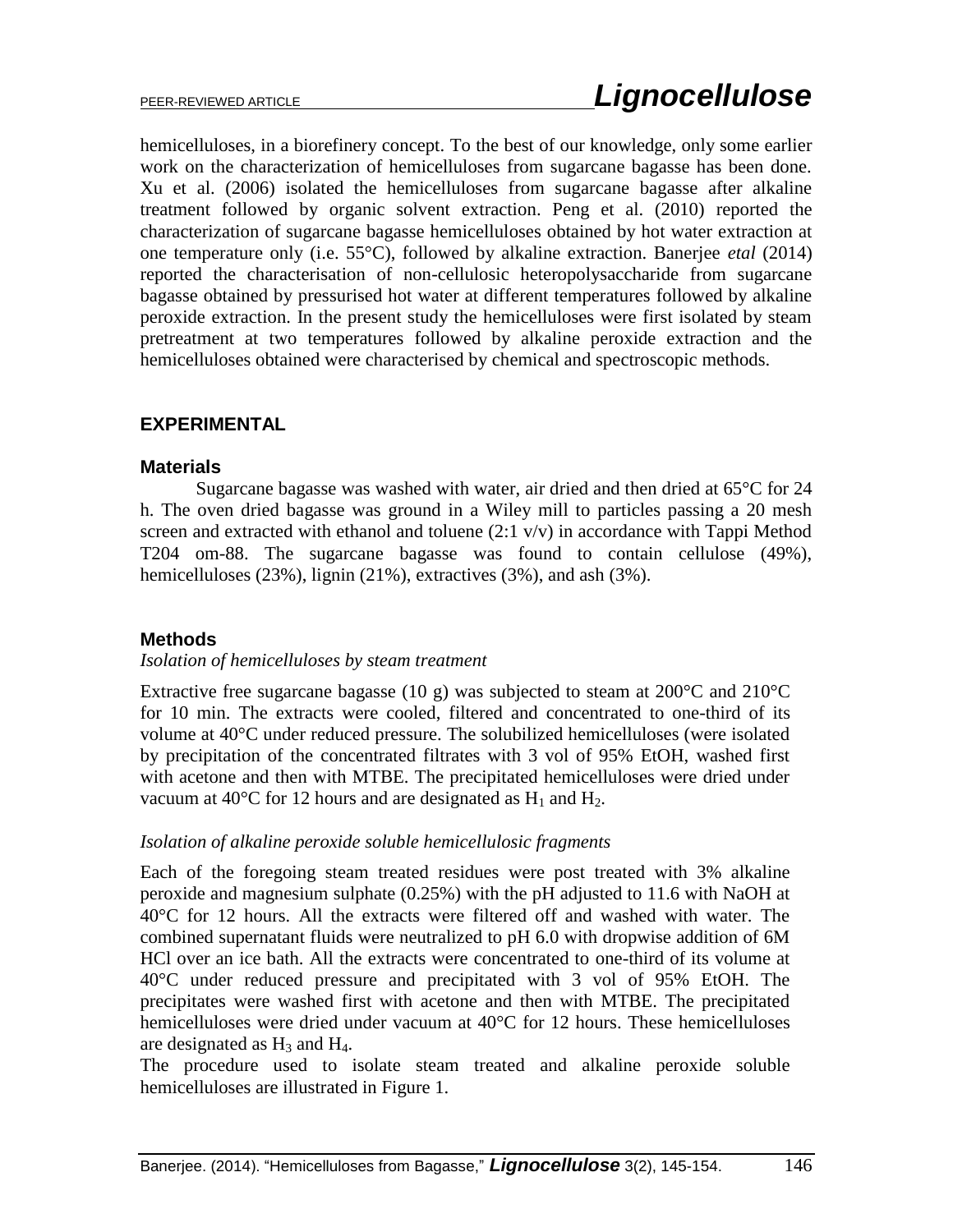

**Fig.1.** Scheme for the isolation of hemicelluloses by sequential extraction of sugarcane bagasse with steam and alkaline peroxide

# *Monosaccharide analysis*

Each hemicellulosic fraction (1 mg) was transferred to a pear shaped flask and dried in a vacuum oven at 40°C for 1 hour. Two mL of 2M HCl in anhydrous methanol was added to each flask and the samples were then kept at 105°C for 3 hours. A calibration solution containing equal amout (0.1mg/mL) of each sugar monomers and uronic acids (except 4-O-MeGlcA) was also subjected to methanolysis under similar condition. All samples were cooled to room temperature and neutralized by addition of 200 µL of pyridine. 1 mL of 0.1mg/mL sorbitol solution was added as internal standard to all the samples. The methanol was evaporated in stream of nitrogen, dried under vacuum at 40°C, silylated and analysed by GC according to Sundberg method (Sundberg etal, 1996 and Banerjee, 2014).

*HPSEC analysis*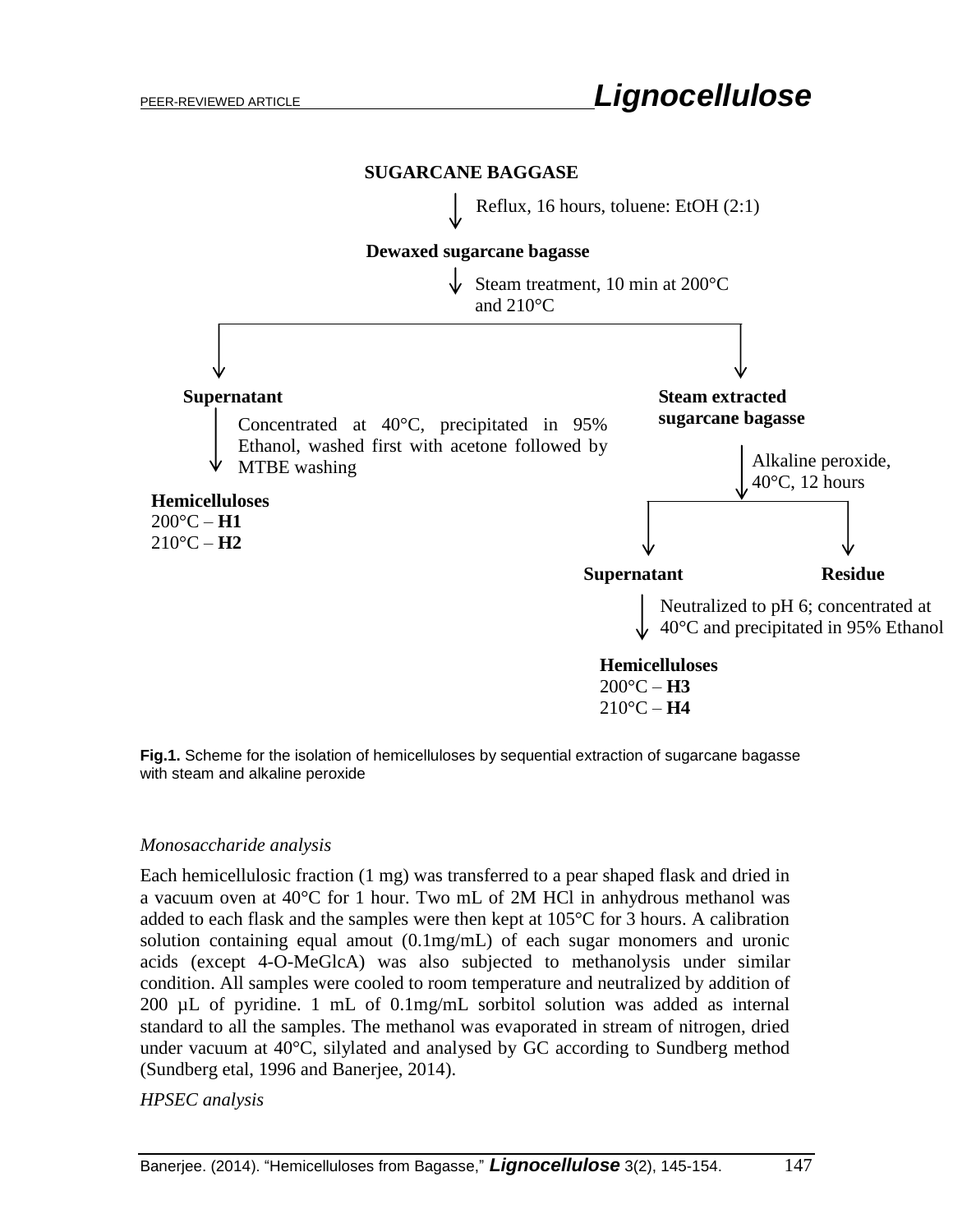Molecular weight of the hemicellulosic fractions was determined using highperformance size-exclusion chromatography (HPSEC) and refractive index detection (Reed, 1995). Four gel permeation ultra-hydrogel columns in series, with exclusion sizes of  $7x10^6$ ,  $4x10^5$ ,  $8x10^4$  and  $5x10^3$  Da, were used. The eluent was 0.1M aq. NaNO2 at 0.6 mL/min. The samples, previously filtered through a membrane (0.22µm), were injected at a concentration of 2 mg/mL. The *dn/dc* value was taken as 1.5 and the results were processed with software provided by the manufacturer (Wyatt Technology Corporation).

#### *Methylation analysis*

Each hemicellulosic fraction (10 mg) was dissolved in 2 mL of dry DMSO and methylated by Hakomori method (Banerjee *etal*. 2007, 2014) The per-O-methylated derivative was extracted with chloroform  $(2x 5 mL)$ , washed with water  $(3x 3 mL)$ , evaporated under vacuum at 30°C and dried under vacuum at 40°C. The dried per-Omethylated samples were subjected to IR spectroscopy which showed no hydroxyl absorption and distinct peaks at 1740 cm<sup>-1</sup> (C=O of ester) and 1125 cm<sup>-1</sup> (C-O of ether). The per-O-methylated samples were then reduced with 1M superdeuteride  $(LiEt<sub>3</sub>BD)$  in THF at room temperature for 12 hours and then hydrolysed first with 50% v/v sulphuric acid at 30 $^{\circ}$ C for 1 hour and then diluted to 5.0% and maintained at 120°C for 2 hours in an autoclave. The resulting mixtures of O-methyl aldoses was neutralized with BaCO3, filtered, reduced with sodium borohydride, acetylated and analysed by GC-MS using column HP-1 (25m x 0.2mm x 0.11 µm) with a temperature of 80 $\degree$ C for 0.5 min and then increased to 300  $\degree$ C at a rate of 8  $\degree$ C/ min. Helium was used a carrier gas with a flow rate of 0.8 ml/ min (constant flow). The injector temperature was 300ºC and the MS ionization mode was EI at 70 eV.

#### *Content of bound lignin*

Lignin associated with the hemicelluloses was determined by the AcBr method according to Iiyama and Wallis, (1988). The structural composition of lignin was determined by pyrolysis GC–MS with tetramethylammonium hydroxide (TMAH) addition (Pranovich et al., 2005).

#### *NMR spectroscopy*

The purified and dried samples were analyzed by 1H NMR and 13C NMR measurements using a Bruker advance spectrometer (operation frequency: 1H: 600.13 MHz; 13C: 150.92 MHz). For the highly water-soluble hemicelluloses, D2O was used as a solvent while a D2O/DMSO-d6 mixture was applied for less soluble hemicelluloses to assure high concentration of the samples. For all the measurements, 50 mg of sample was dissolved in 1 mL of the respective solvent (concentration 50 mg/mL) and for the 1H NMR measurements 300 scans were made to assure a satisfactory peak to baseline ratio. For the 13C NMR measurements 18,000 scans were sufficient to obtain spectra with high resolution. When D2O was used as a solvent, DMSO-d6 was added as a standard for the chemical shift calibration. The temperature for all the measurement was set to 70° C and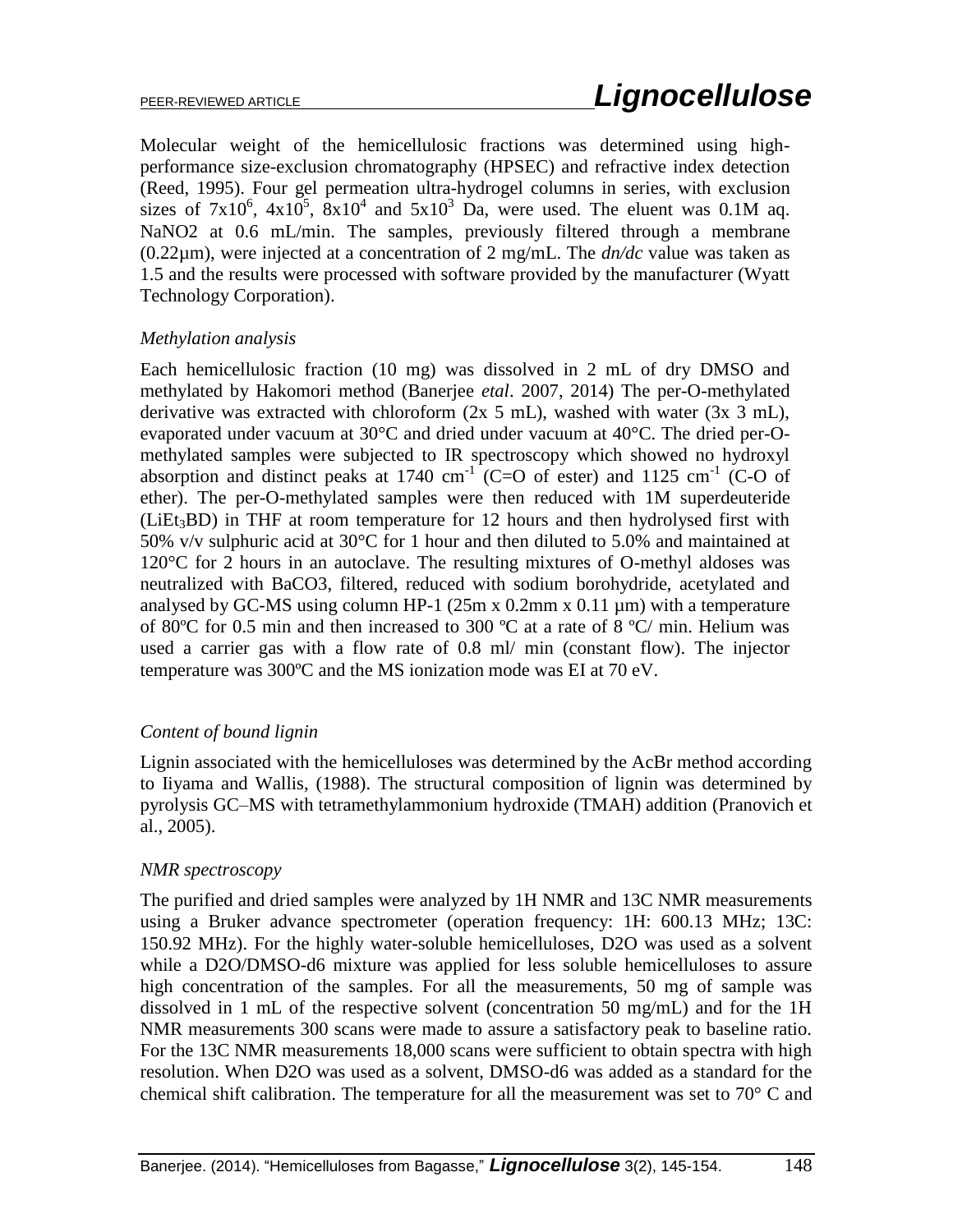all the samples were saturated solution to assure a good signal to noise ratio in the 13C NMR spectra.

### *Infrared spectroscopy*

The infrared spectroscopy measurements were performed with a Bruker ALPHA series using the ALPHA platinum ATR single reflection diamond ATR module. The samples were directly placed on the ATR plate for measurement and the range was from 4000 to 400 cm-1. The results were evaluated using the software OPUS from Bruker.

# **RESULTS AND DISCUSSION**

### **Yield of Hemicelluloses**

The steam treatment of sugarcane bagasse at temperatures between 200 and  $210^{\circ}$ C for 15 min resulted in the release of 30.9%, and 33.8% of polymeric hemicelluloses of the total hemicelluloses in the raw material (Table 1). The lignin associated with the steam treatment hemicelluloses was 11.3%, 9.4% which accounts for 4.2%, and 3.84% of the original lignin, respectively. The alkaline peroxide post-treatment of the residues resulted in the release of 51.4% and 53.86% polymeric hemicelluloses of the total hemicelluloses in the raw material (Table 1). The lignin associated with the hemicelluloses extracted with alkaline peroxide was 5.4%, and 5.0%, which accounts for 3.27%, and 3.1% of the original lignin, respectively. This result indicated that alkaline peroxide treatment significantly cleaved, probably, the a-ether and ester bonds between lignin and hemicelluloses.

### **Non-cellulosic Carbohydrate Composition**

The major sugar units from methanolysis of steam extracted hemicelluloses was xylose (43.1and48.0%), followed by arabinose (25.1and24.3%) and glucose (16.8 and 15.2%) (Table1). The arabinose to xylose ratio was much lower at 210°C than at lower 200°C (0.58–0.5), indicating that the high-temperature extraction resulted in more linear structures, while extraction at 200°C resulted in the release of hemicelluloses with more branching. Thes data indicate that steam treatment probably released more branched galactoarabinoxylans and β-glucans. In case of alkali treated samples (Table1), xylose was the predominant sugar (80.8and81.2%) followed by arabinose (6.4–6.7%), uronic acids, particularly glucuronic acid (0.4and0.7%) and 4-O-MeGlcA (0.6and0.7%), suggesting that the alkali-soluble hemicelluloses from sugarcane bagasse mainly consists of glucuronoarabinoxylans or L-arabino-(4-Omethyl-glucurono)-D-xylans. A low Ara/Xyl ratio would indicate a high degree of polymerization with little branching. The ratio of Ara/Xyl of the hemicelluloses obtained from alkaline treatment was lower (0.08) compared to the hemicelluloses obtained from steam treatment, indicating that the hemicelluloses obtained by alkali treatment were less branched than those from steam treatment.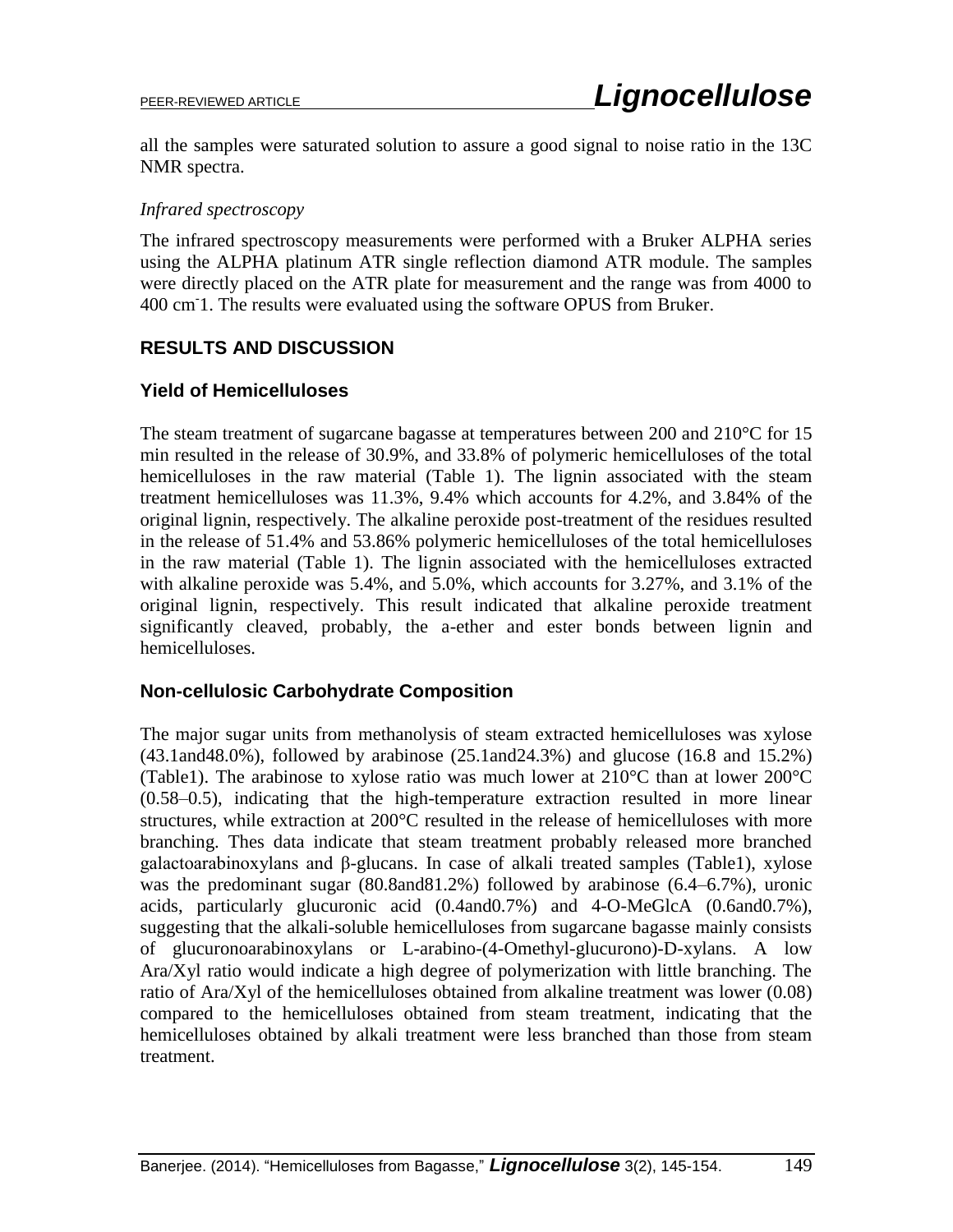### **Table 1**. Yield And Composition For The Sugarcane Bagasse Hemicelluloses Extracted Sequentially By Steam Treatment And Alkaline Peroxide (H1 - H4).

| Yield <sup>a</sup> |     | Total <sup>b</sup><br>sugar<br>content | Hemicelluloses sugar units composition <sup>c</sup> |      |      |      |      |     | $4-O-$<br>Me- | Ara/Xyl |      |       |
|--------------------|-----|----------------------------------------|-----------------------------------------------------|------|------|------|------|-----|---------------|---------|------|-------|
|                    |     |                                        | Ara                                                 | Rha  | Xyl  | GlcA | GalA | Man | Gal           | Glc     | GlcA | Ratio |
| $H_1$              | 80  | 89.1                                   | 25.1                                                | 0.1  | 43.1 | 0.06 | 0.09 | 1.5 | 2.1           | 16.8    | 0.25 | 0.58  |
| H <sub>2</sub>     | 86  | 90.5                                   | 24.3                                                | 0.09 | 48.0 | 0.05 | 0.08 | 0.6 | 2.0           | 15.2    | 0.2  | 0.50  |
| $H_3$              | 125 | 94.5                                   | 6.4                                                 | 0.5  | 80.8 | 0.4  | 0.1  | 2.4 | 2.2           | 0.8     | 0.6  | 0.08  |
| $H_4$              | 130 | 95.3                                   | 6.7                                                 | 0.1  | 81.2 | 0.7  | 0.7  | 2.1 | 2.4           | 0.7     | 0.7  | 0.08  |

<sup>a</sup>Expressed as mg/g of sugarcane bagasse

**bExpressed as weight percent of total precipitated yield** 

**Expressed as weight percent of total precipitated vield** 

### **Molar Mass Determination**

The hemicelluloses from the steam treated extracts showed a relatively low degree of polymerization with molar-masses of 9900 and 10,500 g/mol (Table 2). On the other hand, high-molar-mass (17,000 and 23,000 g/mol) hemicelluloses were released during alkaline extraction. Additionally, the alkali-soluble hemicelluloses have broader molarmass distribution with polydispersity indices from 3.1 and 2.2, while hemicelluloses from the steam treated extracts showed narrow molar-mass distribution with polydispersity indices of 1.2 and 1.5.

**Table 2**. Weight Average (Mw) and Number Average (Mn) Molar Mass and Polydispersity (Mw/Mn) of Hemicellulosic Fractions Released During Extraction of Sugarcane Bagasse with Steam Treatment and Alkaline Peroxide.

|                                 | H1    | H <sub>2</sub> | H3    | H4    |
|---------------------------------|-------|----------------|-------|-------|
| $\overline{M}_w$                | 10500 | 9900           | 23000 | 17000 |
| $M_n$                           | 8400  | 6600           | 7300  | 7500  |
| $\overline{M}_w/\overline{M}_n$ | 1.2   | 1.5            | 3.1   | 2.2   |

### **Methylation Analysis**

The partially methylated alditol acetates were subjected to GC–MS analysis and the results for H1 and H3 are shown in Table 3. Both hemicelluloses were dominated by (1- 4)- arabinoxylan represented by a high percentage of 2,3-Me2-Xyl residues, substituted mainly at O-2 (3-Me-Xyl) and O-3 (2-Me-Xyl) by non-reducing end units of arabinofuranose (2,3,5-Me3-Ara). The uronic acids were determined by their respective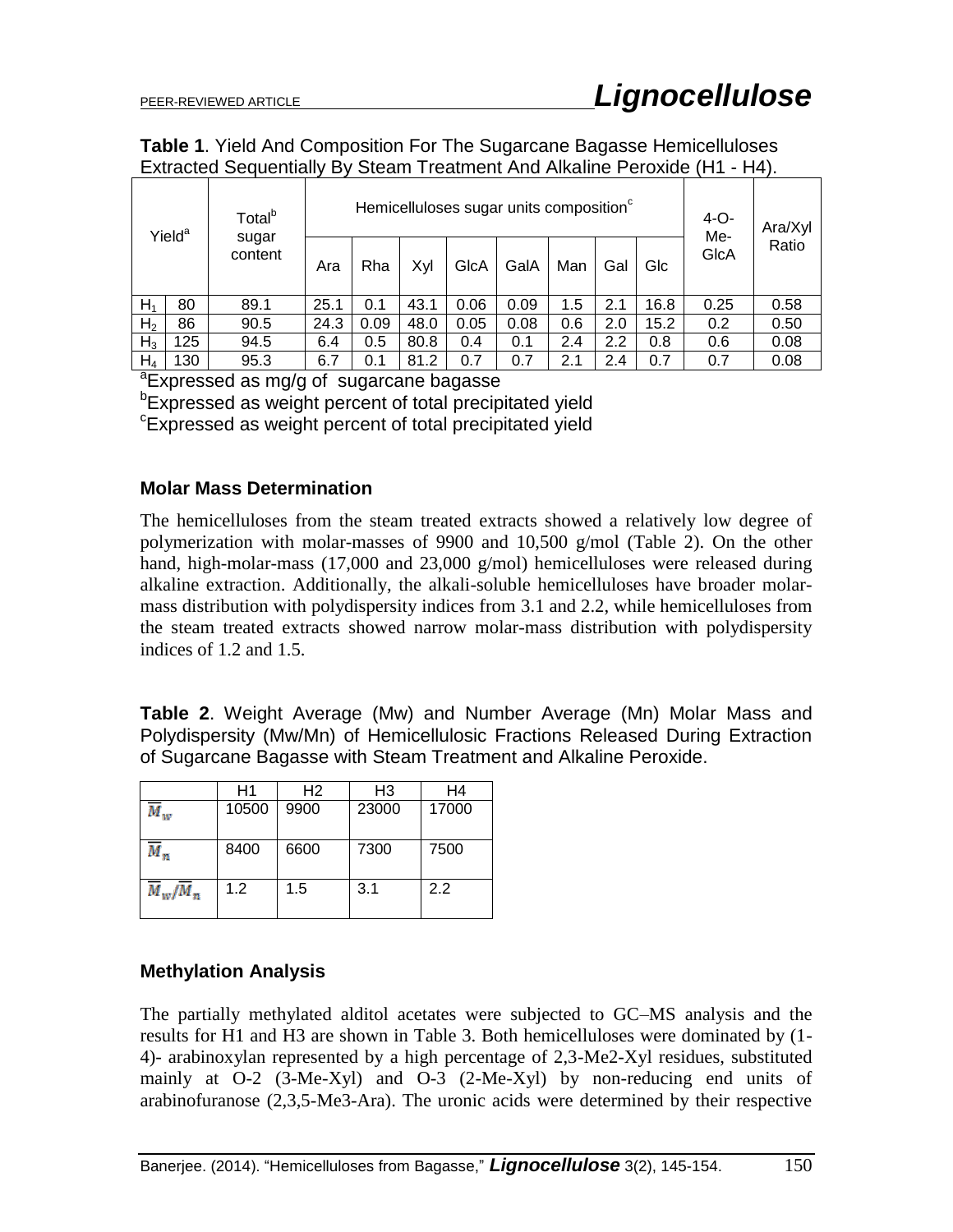m/z value, which is 2 units more than their corresponding neutral sugars. The appearance of 2,3,4,6-Me4Glc as glucuronic acid (confirmed from m/z value) in H3 suggest that the glucuronic acid moiety is present in the side chain and not in the main backbone as a-D-GlcpA or 4-O-Me-a-D-GlcpA. The steam extracted hemicelluloses is also dominated by (1-4)-glucose. The amount of 2,3,5-Me3-Ara was small in case of H3 (5.8%) corresponding to H1 (23.6%) corroborating that the alkaline extraction cleaves off the arabinose side chain significantly.

| O-Me-alditol                                 | Linkages                                            | $H1 (%)^a$ | H3 (%) <sup>a</sup> |
|----------------------------------------------|-----------------------------------------------------|------------|---------------------|
| acetates                                     |                                                     |            |                     |
| $2,3,5-Me_3$ -Ara                            | Araf-(1 $\rightarrow$                               | 23.6       | 5.8                 |
| $3,5$ -Me <sub>2</sub> -Ara                  | $\rightarrow$ 2)-Araf-(1 $\rightarrow$              | 1.2        | 0.7                 |
| $2,3$ -Me <sub>2</sub> -Ara                  | $\rightarrow$ 5)-Araf-(1 $\rightarrow$              | 0.3        | 0.1                 |
| $2,3,4-Me3-Xyl$                              | $Xylp-(1 \rightarrow$                               | 0.2        | 0.1                 |
| $2,3-Me2-Xyl$                                | $\rightarrow$ 4)-Xylp-(1 $\rightarrow$              | 40.6       | 76.3                |
| 2-Me-Xyl                                     | $\overline{\rightarrow}$ 3,4)-Xylp-(1 $\rightarrow$ | 1.6        | 2.7                 |
| 3-Me-Xyl                                     | $\rightarrow$ 2,4)-Xylp-(1 $\rightarrow$            | 1.0        | 1.5                 |
| $2,3,4,6$ -Me <sub>4</sub> -Glc <sup>#</sup> | Glcp- $(1 \rightarrow$                              | 0.08       | 0.4                 |
| $2,3,6$ -Me <sub>3</sub> Glc                 | $\rightarrow$ 4)-Glcp-(1 $\rightarrow$              | 17.1       | 0.7                 |
| $3,4,6$ -Me <sub>3</sub> Gal <sup>#</sup>    | $\rightarrow$ 2)-Galp-(1 $\rightarrow$              | 0.1        | 0.2                 |
| $2,4,6$ -Me <sub>3</sub> Gal                 | $\rightarrow$ 3)-Galp-(1 $\rightarrow$              | 2.6        | 2.0                 |
| $2,3,6$ -Me <sub>3</sub> Man                 | $\rightarrow$ 4)-Manp-(1 $\rightarrow$              | 2.0        | 2.6                 |
| $2.4$ -Me <sub>2</sub> Rha                   | $\rightarrow$ 3)-Rhap-(1 $\rightarrow$              | 0.1        | 0.5                 |

**Table 3**. Partially *O*-Methylated Alditol Acetates Obtained from Sugarcane Bagasse Hemicelluloses (H3 And H4).

aAnalysed by GC-MS

#Peaks from uronic acid moieties

### **Lignin Analysis**

The hemicelluloses from steam treatment had higher lignin content (11.3–9.4%) than the corresponding alkali-soluble hemicelluloses (5.4 and 5.0%) suggesting that the a-benzyl ether linkage between lignin and hemicelluloses were significantly cleaved during alkaline peroxide treatment (Table 4). The associated lignin in the Hemicellulosic fractions were dominated by syringyl units, except inH2 indicating that syringyl units cleaved off significantly during steam treatment at higher temperatures (210°C).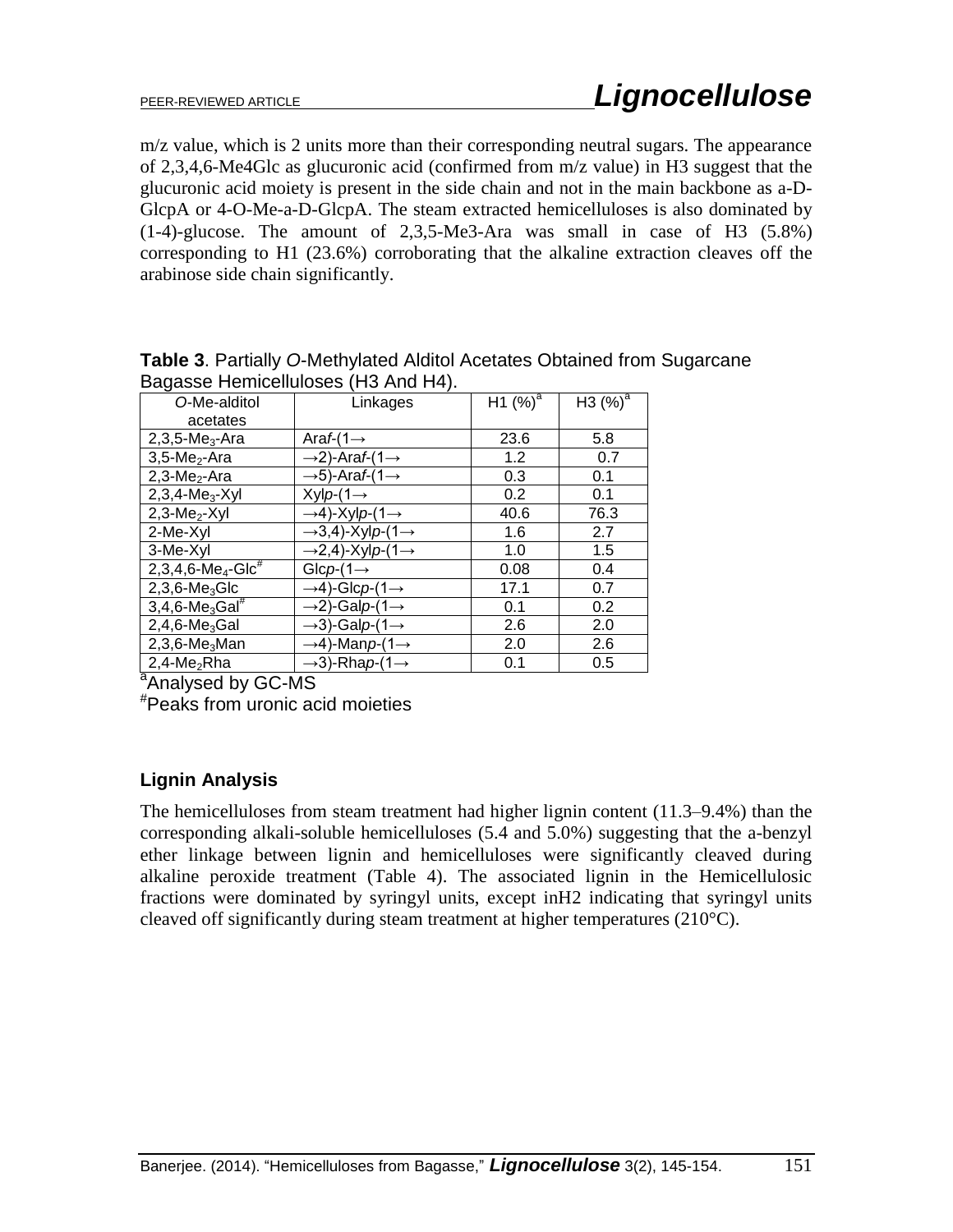**Table 4**. Lignin Content and *P*-Hydroxyphenyl (H), Guaiacyl- (G) and Syringyl- (S) Units Determined in the Hemicellulosic Fractions from Sugarcane Bagasse by Pyrolysis GC-MS.

|                | Lignin content <sup>a</sup> | $H/G/S^*$   |
|----------------|-----------------------------|-------------|
| H1             | 11.3                        | 0.8/1.0/1.2 |
| H <sub>2</sub> | 9.4                         | 1.0/1.0/0.6 |
| H3             | 5.4                         | 0.9/1.0/1.2 |
| 44             |                             | 0.8/1.0/1.0 |

<sup>a</sup>Expressed as weight percent of total precipitated yield

**#**H= *p*-hydroxy phenyl

**#**G= guaiacyl

**#** S= syringyl

### **FT-IR Spectra**

The presence of the absorption band at 1730 cm<sup>-1</sup> in the spectrum of H1 (Fig1) and H2 might have originated from the acetyl, uronic, and ester groups of the hemicelluloses. The occurrence of a shoulder at 1514 cm-1 is due to the presence of associated lignin in the hemicelluloses (Pandey,1999), which corresponds to the data obtained by the AcBr method and pyrolysis GC–MS. The The FT-IR spectra of hemicelluloses H3, and H4 ( not shown) from alkaline peroxide extraction exhibited the absorbance bands associated with hemicelluloses. In comparison with the spectra of hemicelluloses released during steam extraction (H1, H2), the absence of a peak at  $1730 \text{ cm}$ <sup>1</sup> for carbonyl stretching demonstrated that acetyl groups and ester linkages between the hemicelluloses and the lignin cleaved during the alkaline extraction of the steam extracted residues.



**Fig.2.** FT-IR spectra of the hemicellulose isolated with steam treatment ( $H_{ST}$ )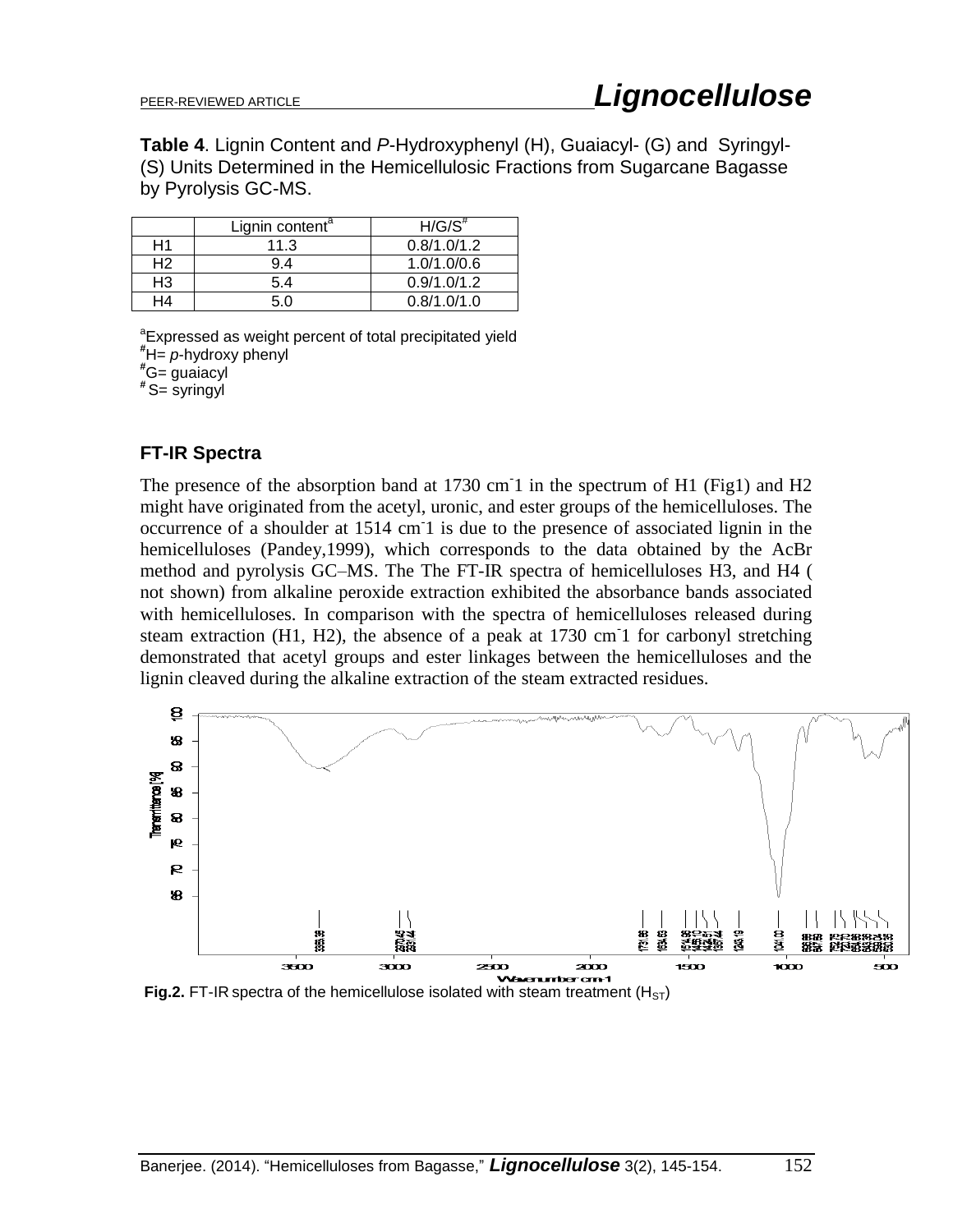### **1H and 13C NMR Spectra**

1H NMR spectra of **H1** exhibited signals at 3.1–5.4 ppm that are due to protons of arabinose and xylose residues (spectra not shown). A strong signal at 2.6 ppm is evident of the acetyl groups that were not cleaved during steam extraction (very low signal was found in alkali-extracted fractions). In the 13C NMR spectrum of **H1** (spectra not shown) the main (1-4)-linked b-D-xylopyranose units were evidenced by five strong signals at 102.1, 78.1, 77.4, 74, and 62.1 ppm, which are attributed to C-1, C-4, C-3, C-2, and C-5 of the β-D-Xylp units (Banerjee *etal*, 2014). The signals at 82.9 and 60.0 ppm are assigned to C-2 and C-5 of the a-L-Araf residues, respectively. The weak signal at 173.9 ppm is indicative of the carbonyl signal of the esterified ferulic or p-coumaric acids in the hemicelluloses. Moreover, a strong signal at 174.1 ppm is assigned to carbonyl group of the ester indicating the presence of lignin.

## **CONCLUSION**

The present study showed that Low-molar-mass hemicelluloses, with more branching, were more easily extracted by steam treatment, while high-molar-mass and more linear hemicelluloses were dissolved in the subsequent alkaline peroxide treatment. Moreover, noticeable differences in the chemical composition and molar-mass characteristics were observed among the hemicelluloses obtained from steam and alkaline peroxide treatment. Based on sugar composition, methylation analysis, FT-IR, 1H and 13C NMR studies, the hemicelluloses have classical structures with a backbone of β-(1-4)-linked xylosyl residues substituted with arabinose at C-2 and C-3 of the main chain, whereas the difference occurs in the distribution of branches along the xylan backbone.

# **ACKNOWLEDGMENTS**

The author thanks Prof. R.B. Nigam (Ex-Director, National Sugar Institute, India) for providing the sugarcane bagasse sample and Ron Janzon (vTI, Hamburg) for steam pretreatment facility.

# **REFERENCES CITED**

- Banerjee, P.N., .Pranovich, A., Dax, D., Stefan Willfor ((2014). Non-Cellulosic heteropolysaccharide from sugarcane bagasse - Sequential extraction with pressurized hot water and alkaline peroxide at different temperatures, *Bioresource Technology*, vol – 155, 446-450
- Banerjee, P.N. (2014). Characterisation of Non-Cellulosic heteropolysaccharide from sugarcane bagasse - Sequential extraction with Steam pretreatment and alkali, *International journal of Science and Research*, 3(9), 953-955